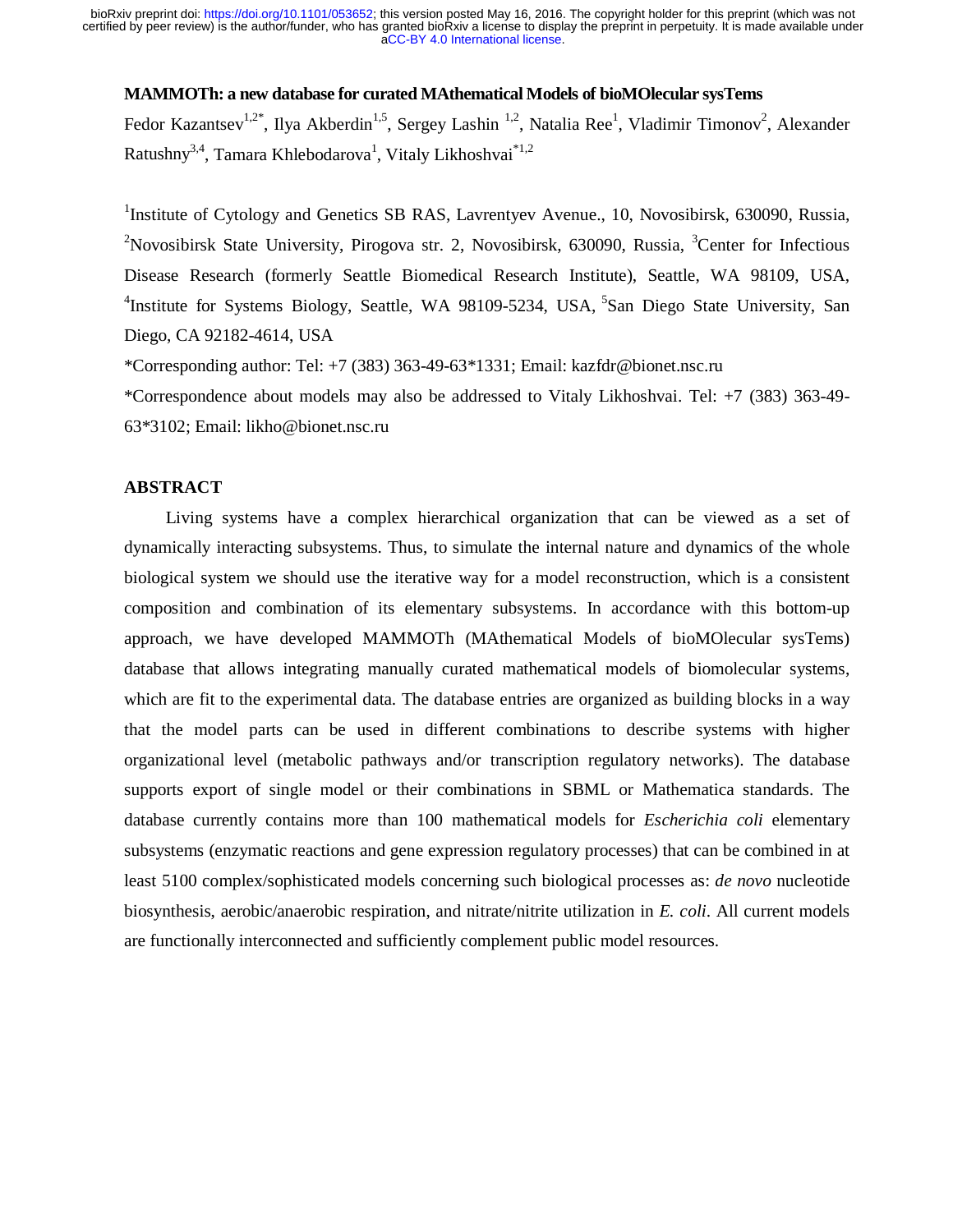[aCC-BY 4.0 International license.](http://creativecommons.org/licenses/by/4.0/) certified by peer review) is the author/funder, who has granted bioRxiv a license to display the preprint in perpetuity. It is made available under bioRxiv preprint doi: [https://doi.org/10.1101/053652;](https://doi.org/10.1101/053652) this version posted May 16, 2016. The copyright holder for this preprint (which was not

### **Database URL:** http://mammoth.biomodelsgroup.ru

### **Keywords:**

Mathematical models; generalized Hill functions; respiration; *de novo* nucleotide synthesis; gene network, gene expression.

#### **INTRODUCTION**

Recent developments in experimental technologies have revolutionized biology and allowed researchers to generate huge amounts of highly resolved multiscale quantitative data in their respective biological fields. As a result, it caused a renaissance of the mathematical modeling of biological systems (1–4). Nowadays, mathematical modeling approaches are more often considered as general frameworks for the integration and analysis of experimental data and iterative investigation of dynamical biological systems (5–15). The general type of the model is determined on basis of the available information, used qualitative or quantitative data and the problem to solve. The assigned determinants for system behaviour define the required model variables. Mathematical models of dynamical biological systems can be formulated as systems of ordinary, partial, or delayed differential equations (ODE, PDE, DDE, respectively), stochastic equations, discrete operations or by hybrid models (4,13–23). The choice of the formalism usually depends on the complexity of biological system in question and availability of experimental data.

Currently, there are more than 1000 different published models of complex biomolecular systems (BMS), which are developed for several organisms (24–28). The number of such models is continuously increasing. However, reuse, expansion, or modification of the developed models is a labor-intensive process (29–32). Usually the models are designed as complete integrated systems and there are no tools available for researchers to modify their structural and/or functional contents in an automatic or semiautomatic way (31). The decomposition of the models into their elementary subsystems is an alternative approach to solve this problem. Such elementary subsystems can be viewed as "building blocks" and can be used to describe certain biomolecular functions and/or elementary processes of biological systems (14,33–36). The "functional network" represents a minimal model of the subsystem that is sufficient to perform a given function (37).

We have developed the MAMMOTh database which is designed to store mathematical models of an arbitrary biomolecular subsystem using the above-mentioned building blocks approach. The current version of the database contains more than 100 mathematical models of the *E.coli* biomolecular "elementary" subsystems, developed by authors of the present study using the original approach of generalized Hill's functions (21). It should be mentioned that these "elementary" models then can be combined in various composite "complex" models, the total amount of which may be estimated at least to 5100 (which are consists of two and more connected "elementary" models). The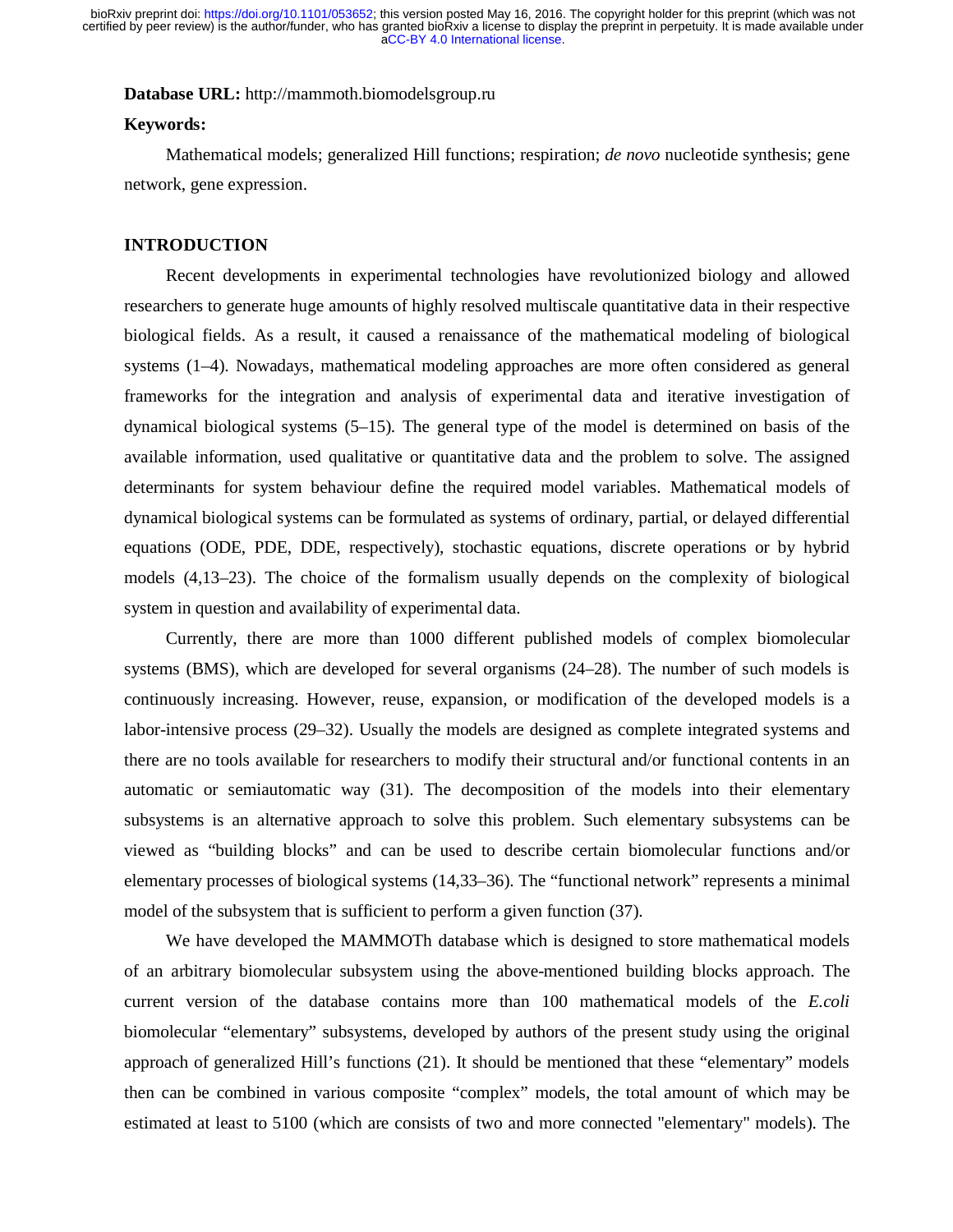models curated and stored in MAMMOTh are not presented in Biomodels.net (http://www.ebi.ac.uk/biomodels-main/) or Sabio-RK (http://sabio.villa-bosch.de) databases. MAMMOTh enables an automatic creation of mathematical models with different combinations of elementary subsystem. This database also allows export of the created models into different model standards to share them with other researchers and/or to integrate them in more complex models.

#### **RESULTS**

## **MAMMOTh database**

The MAMMOTh database is designed for storage and accumulation of *elementary subsystem models* of biomolecular systems*. Elementary subsystem model* is the "functional network" model where the entities of the network and the mathematical model parameters are specified. The dynamics of each *elementary subsystem model* is related to published experimental data, which are referenced in the corresponding "model description" field. The database currently contains more than 100 mathematical models of BMS elementary subsystems: enzymatic reactions and gene expression regulation processes of *de novo* nucleotides biosynthesis, aerobic/anaerobic respiration and nitrate/nitrite utilization processes in *E.coli* cell. Every model consists of three parts: (1) the structural model (Figure 1a), which describes entities of the process, stoichiometric parameters and links on the public sources (EcoCyc, KEGG, PubChem); (2) the mathematical model (Figure 1b), which describes rate equation; (3) the kinetic parameter values (Figure 1c). Each mathematical model in the database has the description field where one can find references on articles which were the basis for the model development or which contain a quantitative experimental data used for model parameters fitting. The mathematical models were manually curated and verified by expert authors. The majority of the models were reconstructed using generalized Hill functions (21). These functions enable flexible formulation of model equations by solving structural and parametric inverse problems optimally aligning the model complexity with the level of detail in the relevant experimental data.

To check the uniqueness of mathematical models in MAMMOTh database we have compared model variables (e.g., metabolites, enzymes) with model variables from other open access resources, such as "Sabio-RK" (38), "Biomodels.net" (39), CellML Model Repository (26) and "JWS online" (24). For this purpose we have used either APIs of the corresponding services or the manual data extraction (JWS online). PubMed IDs were used in the intersection search between articles that used for the model development or that contained experimental data for the model parameters fitting. We found two articles, which are also used in Sabio-RK to describe kinetic parameters (Pubmed: 1659321, 10074342; MAMMOTh links are [GN0000093; MM0000129] and [GN0000185; MM0000194], respectively).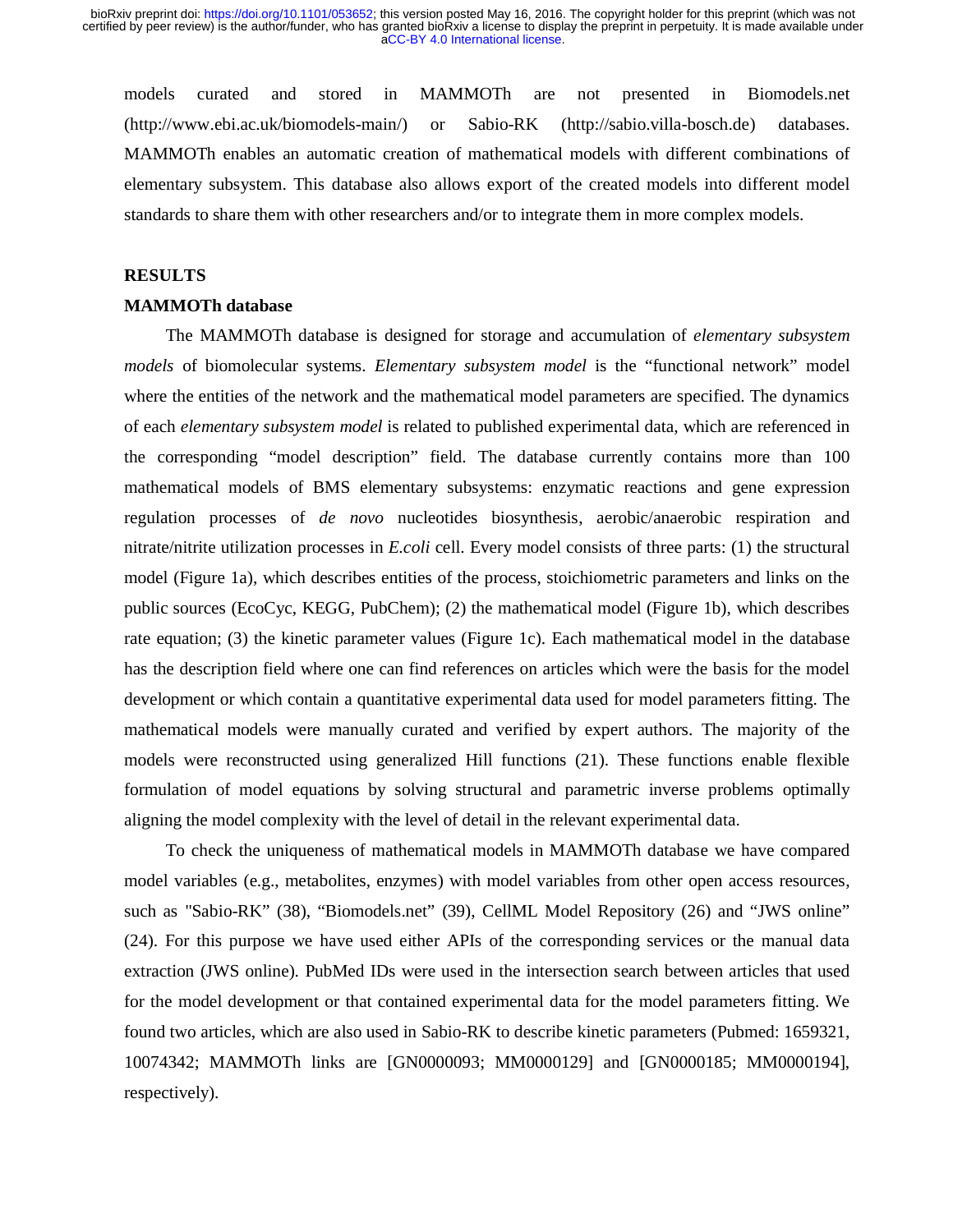To compare with data in *Biomodels.net* repository, we used the two-level procedure as follows. First, we used Pubmed ID for articles, which describe models or experimental data exploited for model adaptation. Then we compared database contents using Enzyme Commission numbers (EC number). At the first comparison level we have found three reference intersections only, which were articles with description of experimental data: 1) This case is PubMed ID:19561621 (40), where several metabolites concentration and enzymatic activities data for the *E.coli* cell were used for the model of central metabolic pathway in the Biomodels.net (BIOMD0000000244) (41) under the investigation of bacterial cell adaptation to environment conditions. But the same data was used for another model in the MAMMOTh (GN0000141) to study the mechanism of the enzymatic reaction, which is catalyzed by NADH dependent nitrate reductase (EC:1.7.1.4); 2) This case is PubMed ID:9202467 (42) where *cAMP* concentration in dependence on glucose concentration was used for reconstruction and adaptation of central cell metabolic pathway model in Biomodels.net (BIOMD0000000051) (17) while the same data was used for exploration *guaA* gene expression regulation in the MAMMOTh (GN0000236); 3) the last case is PubMed ID:2200929 (43) which is the review article dedicated to metabolite and enzymes concentrations in cell of the *E. coli,* yeast, *Dictyostelium discoideum* and others. The data were used for model reconstruction of enzymatic reaction, catalyzed by phosphofructokinase in the pancreatic beta-cells in the Biomodels.net (BIOMD0000000225, BIOMD0000000236) (44). At the same time the quantitative data were used for exploration of Ncarbamoyl-L-aspartate biosynthesis in the MAMMOTh model (GN0000183). Thus, the first step of the comparative analysis has shown that there are only three intersections between Biomodels.net and MaMoNT databases on experimental data, which were used for reconstruction of different biological processes.

The comparative analysis performed with the EC numbers at the second step gave us 11 general cases. The majority of the cases in Biomodels.net are associated with another organisms (mouse, human) (45), another cell type (46) or associated with the pipelines/techniques for the automation of model reconstruction process (47) (the experimental data were not mentioned in them).

Intersections in references on articles between MAMMOTh database and both JWS online and CellML systems were not found. Eventually, we have presented approximately 100 mathematical models of BMS elementary subsystems which were adapted to experimental data and were not published before in articles (besides of own reviewed abstracts in the conference proceedings) (Figure. 2).

### **MAMMOTh software architecture**

The MAMMOTh has been developed as Vaadin (vaadin.com) application with PostgreSQL database. It provides an access to the repository of elementary subsystems models by means of search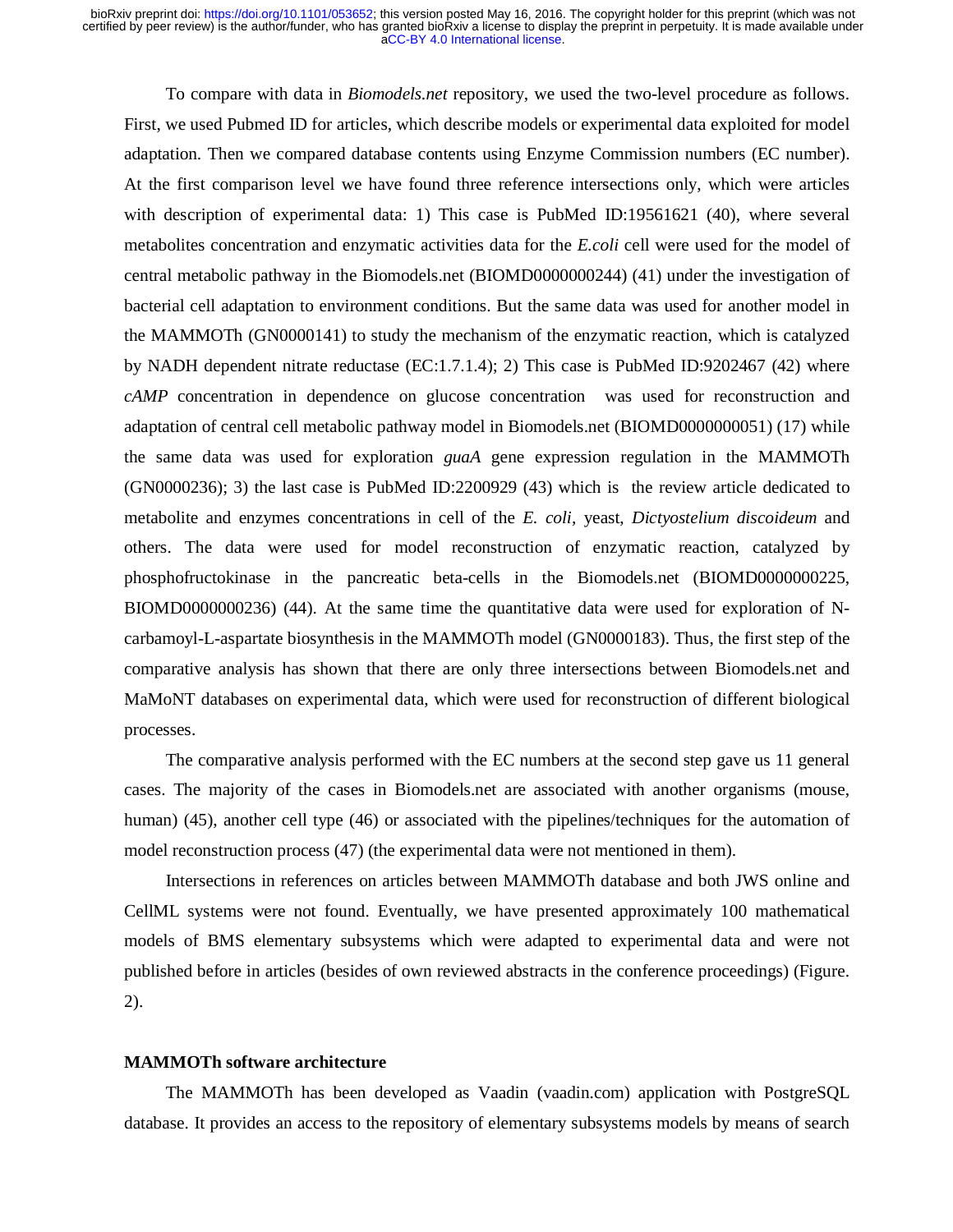for name of substances involved in the inquired subsystem, IDs of available kinetic models describing the process and IDs of the corresponding parameter sets. The database has been developed using the hybrid approach between relation and XML ones. The relational database provides fast access to models but the BMS subsystems are better to keep as XML, due to its benefits of the structural organization. Combination of approaches gave us the flexible database structure and simple data search requests (Figure 3).

The data storage system enables us to utilize additional features. Each model in the database has been developed on basis of the general entities vocabulary. It makes possible to compare entities in the different models by identifiers directly. Using this property, the MAMMOTh provides some functionality for manipulation with models. To follow the "building blocks" strategy for complex models reconstruction we have implemented a method of template models generation reconstructed by the automatic composition from a subset of elementary models which are presented in the database. These assembled models can be exported in such well known formats as SBML, MATHEMATICA and Pajek (48) for further analysis in other tools.

### *Access and search routine*

The web-interface of the MAMMOTh enables the user to search for models by names and types (gene, RNA, protein and substance) of entities (Figure 1a). As a result of the search the system generates a list of structural models, the components of which have a match in at least one of synonyms. When the user selects a structural model from the resulting list, a window opens containing lists of substrates, products, regulators of the elementary subsystems with relevant links to other database as well as a set of mathematical models. Rate reaction functions are visualized as mathematical formulas. Each model has an information field with the model description and links to relevant publications as well as a list of parameter sets in the section describing the mathematical model. A several sets of parameter values can be stored for the individual model in the database.

## *Models integration routine*

The certain set of parameters can be selected by clicking the «select model» button which in turn allows the user to transfer mathematical model in the section «selected models» in upper right corner of the application window (Figure 1d). The user compiles a list of elementary models by the scheme described above. Additionally, the graph view of whole complex model is available too (Figure 4).

#### *Model export*

After completion of the selection procedure the user can reconstruct a mathematical model from elementary models by selecting the appropriate format and clicking the «generate» button. Models are automatically assembled by the formation of global rates of component concentration (model variable) changes. The global rate represents a sum of the rates of the model variable changes in the selected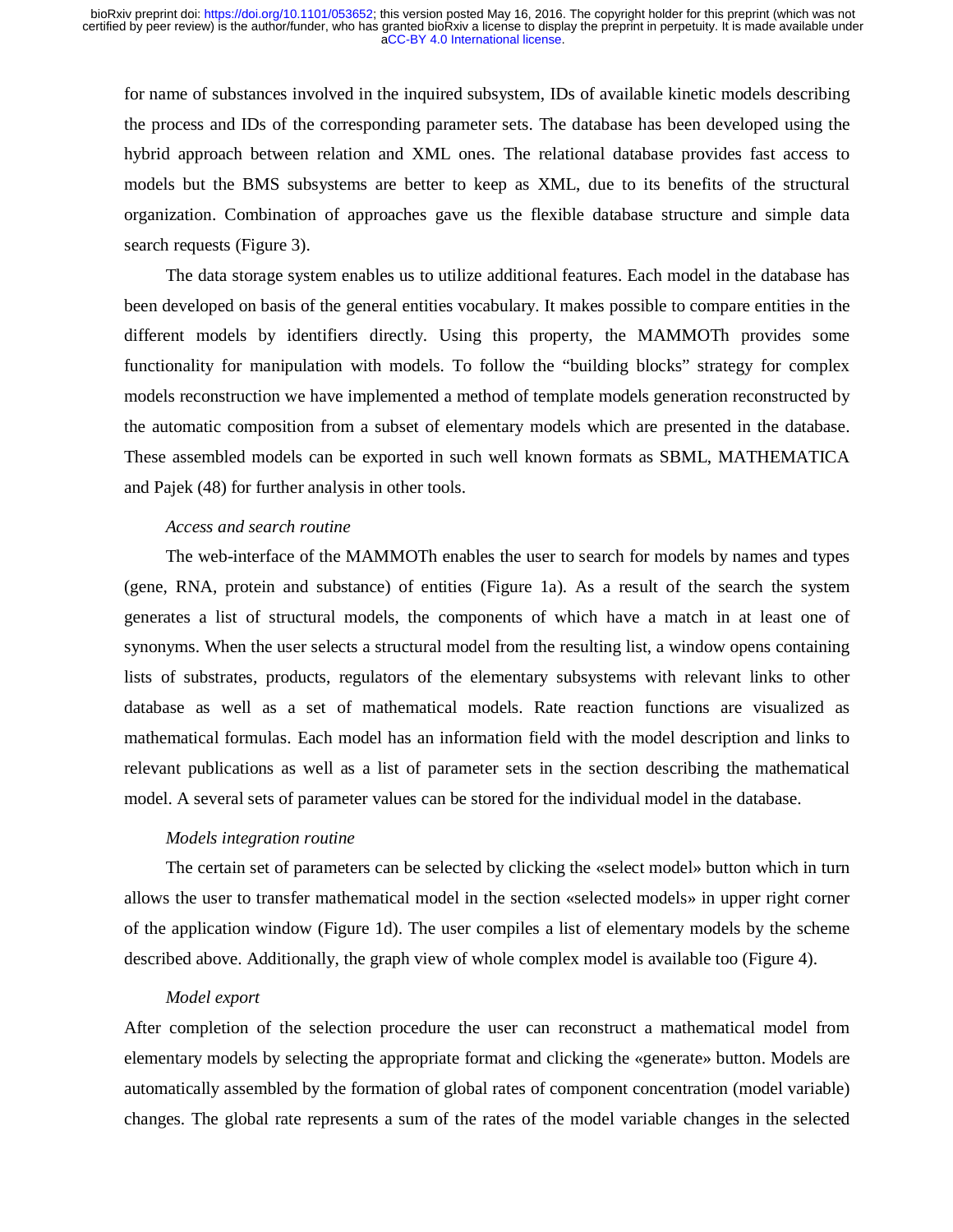elementary models. The MAMMOTh supports export of the BMS elementary subsystem models or models bunch, integrated into the complex one model, to the well-known standards: SBML, Mathematica and Pajek (48) (Figure 4). Due to the fact that each model in the database was adapted to the experimental data, further investigation will take less time to solve the parameters fitting (inverse) problem for the exported integrative model. The models bunch integrated into the one model could be a «growth point» in the process of complex models development and fitting or it can be just a part for more extended model(s) being developed in any other tool. We erase the support model information during the export to ensure non-conflicts with the selected standard.

### **DISCUSSION**

The hierarchical organization of biomolecular systems and elaborated "building blocks" approach enable systems biologists to iteratively develop integrative models by means of consistent composition of elementary models (Figure 5) (13,49–54). The elementary subsystems in the MAMMOTh database can be used in mathematical models of different biological systems.

However, a purely mathematical approach can be more often found to the study of conserved regulatory circuits - "functional networks", which represent the minimal models of subsystems sufficient to perform a given function. These functional networks, aggregated in the database, (37) are extremely useful in the BMS model reconstruction process. These networks can be used to build preliminary "scratch" models, but the models obtained are rather mathematical abstractions. They describe interactions of biological entities, their regulatory effects that lead to the appropriate dynamics in the selected parameters constraints. But the model dynamics is sensitive to the variation of parameters values (30,55). Only the use of a physiologically appropriate parameters of the model allows researchers to reproduce the experimentally observed dynamics of the considered living system  $(30,55)$ .

As an example of the "*building blocks*" approach, the most cited *Biomodels.net* database (56) was extended by means of 140 000 models of BMS subsystems models automatically generated by *Path2models* tool (57). The generation was based on structural and functional descriptions which were extracted from *KEGG* database (58). Meanwhile, less than 600 mathematical models in the *Biomodels.net* database are associated with papers and curated by experts. It means that together with the databases of "functional networks" abstract models (37,51,57,59–61) the databases of adapted models describing the dynamical patterns of biological subsystems on different hierarchical levels should be developed. In the future, it will allow us to replace the template models on fitted ones in the repositories and will give the opportunity for a full-scale reconstruction of models for different types of cells, tissues or even whole organisms. Karr and coauthors have already implemented this philosophy in the whole genome *Mycoplasma genitalium* model (4). It led to the development of the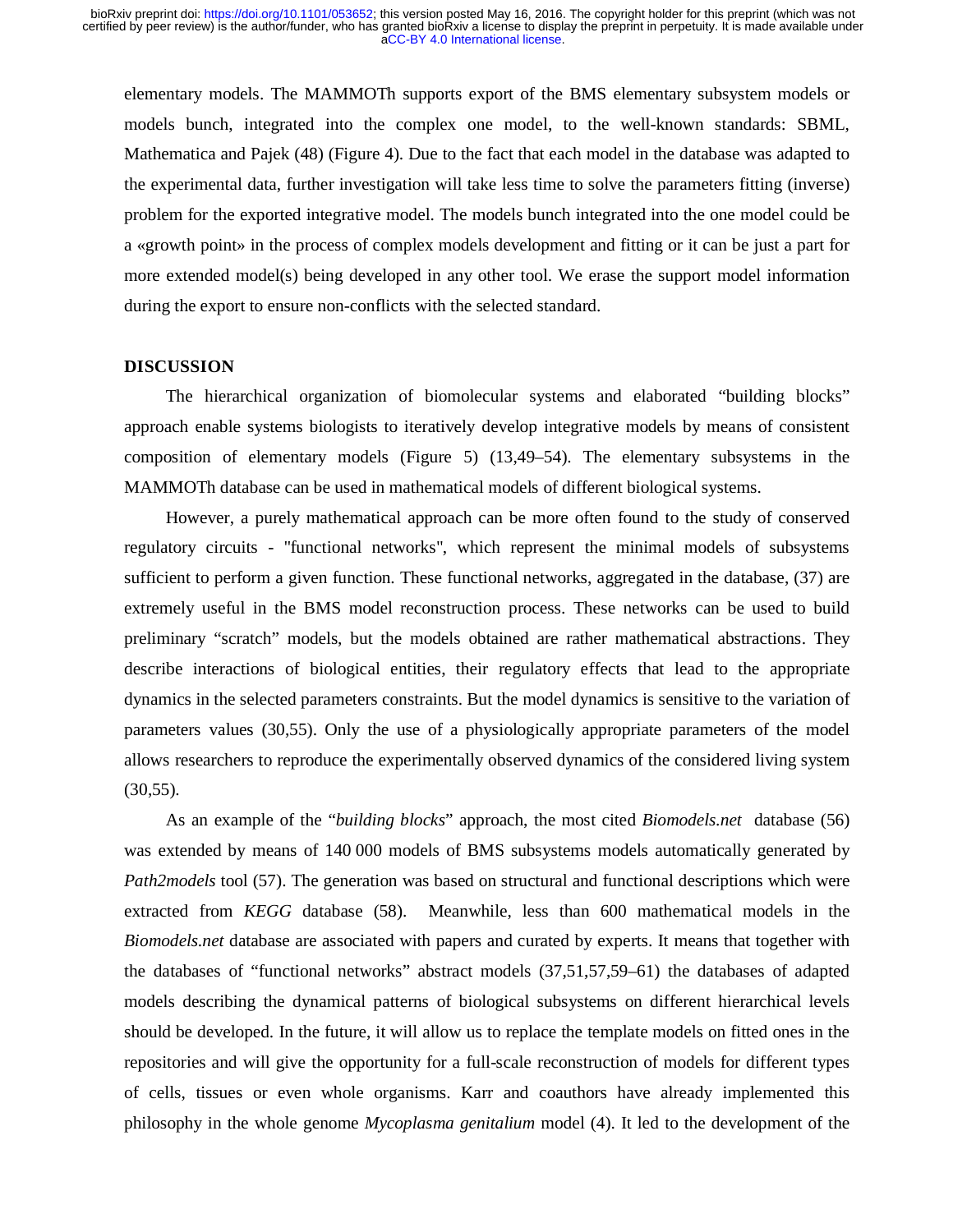*WholeCellKB* (http://wholecellkb.stanford.edu) database which contains the description of functional cell subsystems.

## **CONCLUSIONS**

We have presented the MAMMOTh database of the kinetic models where the elementary models (enzymatic reaction or the gene expression regulatory process) and integrated complex models (metabolic pathways) can be exported in the well-known standards for model analysis: SBML, Mathematica and Pajek (48). Today the database contains more than 100 BMS elementary subsystems mathematical models of the enzymatic reactions describing *de novo* nucleotide biosynthesis, aerobic/anaerobic respiration and nitrate/nitrite utilization in *Escherichia coli*, which have not been presented in public BMS mathematical models resources.

Each model in the database is fitted to experimental data (data was taken from over 140 sources) and manually curated by experts in systems biology. The developed elementary models have been used for reconstruction of a several more complex BMS models (62–68).

The MAMMOTh repository has a friendly user interface providing the manual models query and the REST API that can be used for programmatic data access and the integration with external software tools. Currently, there are a few tools which give the opportunity to generate the template mathematical models on basis of the structural description of simulated biochemical systems systems (57,69–74). We strongly believe that the developed database carrying the fitted mathematical models of BMS elementary subsystems will impact on and improve the reliability of the model automatic generation process.

#### **AVAILABILITY**

The MAMMOTh is freely available for the academic use: http://mammoth.biomodelsgroup.ru. REST API: http://mammoth.biomodelsgroup.ru/api

## **LIST OF ABBREVIATIONS**

- DDE Delay Differential Equation.
- BMS Biomolecular Systems.
- MAMMOTh MAthematical Models of bioMOlecular sysTems.
- ODE Ordinary Differential Equations.
- PDE Partial Differential Equations.

## **COMPETING INTERESTS**

authors declare that they have no competing interests.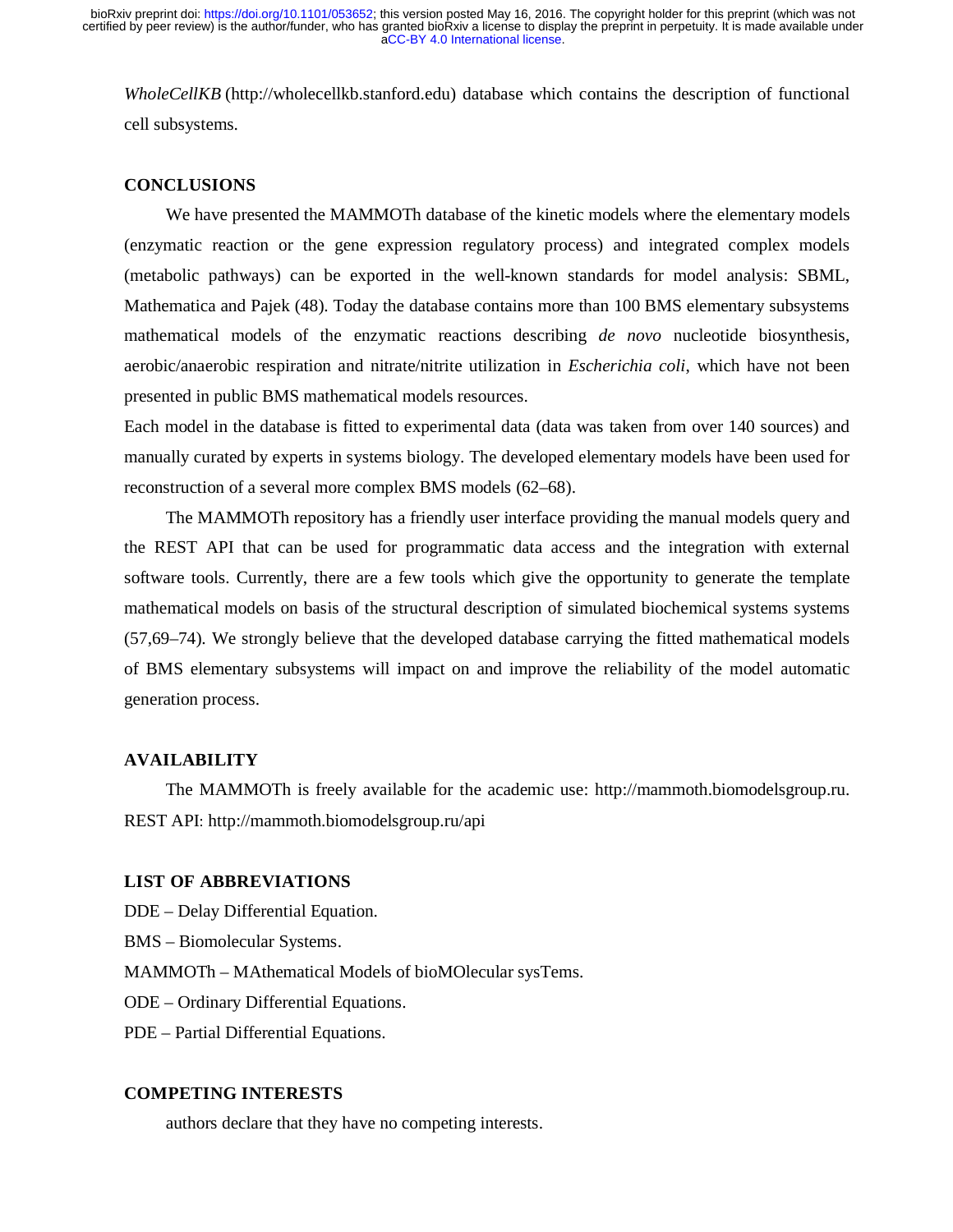## **AUTHORS' CONTRIBUTIONS**

FK has developed the MAMMOTh software including database and GUI levels. VT has developed the MAMMOTh GUI system. IA, NR, SL and AR have developed series of mathematical models, performed their analysis, checking and inserting it into the database. VL and TK performed analysis of the models, VL and AR supervised the development and implementation of the models. FK, IA, SL and AR wrote the manuscript with editing by TK and VL. All authors read and approved the final manuscript.

## **FUNDING**

Budget project No. 0324-2015-0003 and the RFBR grant No. 15-07-03879. AVR was supported by grants P50 GM076547 and P41 GM109824 from the National Institutes of Health.

# **REFERENCES**

- 1. Kitano, H. (2002) Systems biology: a brief overview., *Science*, **295**, 1662–4.
- 2. Westerhoff, H. V and Palsson, B. O. (2004) The evolution of molecular biology into systems biology, *Nat. Biotechnol.*, **22**, 1249–1252.
- 3. Najafi, A., Bidkhori, G., Bozorgmehr, J. H., et al. (2014) Genome scale modeling in systems biology: algorithms and resources., *Curr. Genomics*, **15**, 130–59.
- 4. Karr, J. R., Sanghvi, J. C., Macklin, D. N., et al. (2012) A whole-cell computational model predicts phenotype from genotype., *Cell*, **150**, 389–401.
- 5. Akberdin, I. R., Kazantsev, F. V., Ermak, T. V., et al. (2013) In Silico Cell: Challenges and Perspectives, *Math. Biol. Bioinf.*, **8**, 295–315.
- 6. Hübner, K., Sahle, S. and Kummer, U. (2011) Applications and trends in systems biology in biochemistry., *FEBS J.*, **278**, 2767–2857.
- 7. Mast, F. D., Ratushny, a. V. and Aitchison, J. D. (2014) Systems cell biology, *J. Cell Biol.*, **206**, 695–706.
- 8. Csikász-Nagy, A. (2009) Computational systems biology of the cell cycle., *Brief. Bioinform.*, **10**, 424–434.
- 9. Demin, O. and Goryanin, I. *Kinetic Modelling in Systems Biology*; 2008.
- 10. Mironova, V. V., Omelyanchuk, N. A., Yosiphon, G., et al. (2010) A plausible mechanism for auxin patterning along the developing root., *BMC Syst. Biol.*, **4**, 98–117.
- 11. Sanchez-Osorio, I., Ramos, F., Mayorga, P., et al. (2014) Foundations for modeling the dynamics of gene regulatory networks: a multilevel-perspective review., *J. Bioinform. Comput. Biol.*, **12**, 1330003.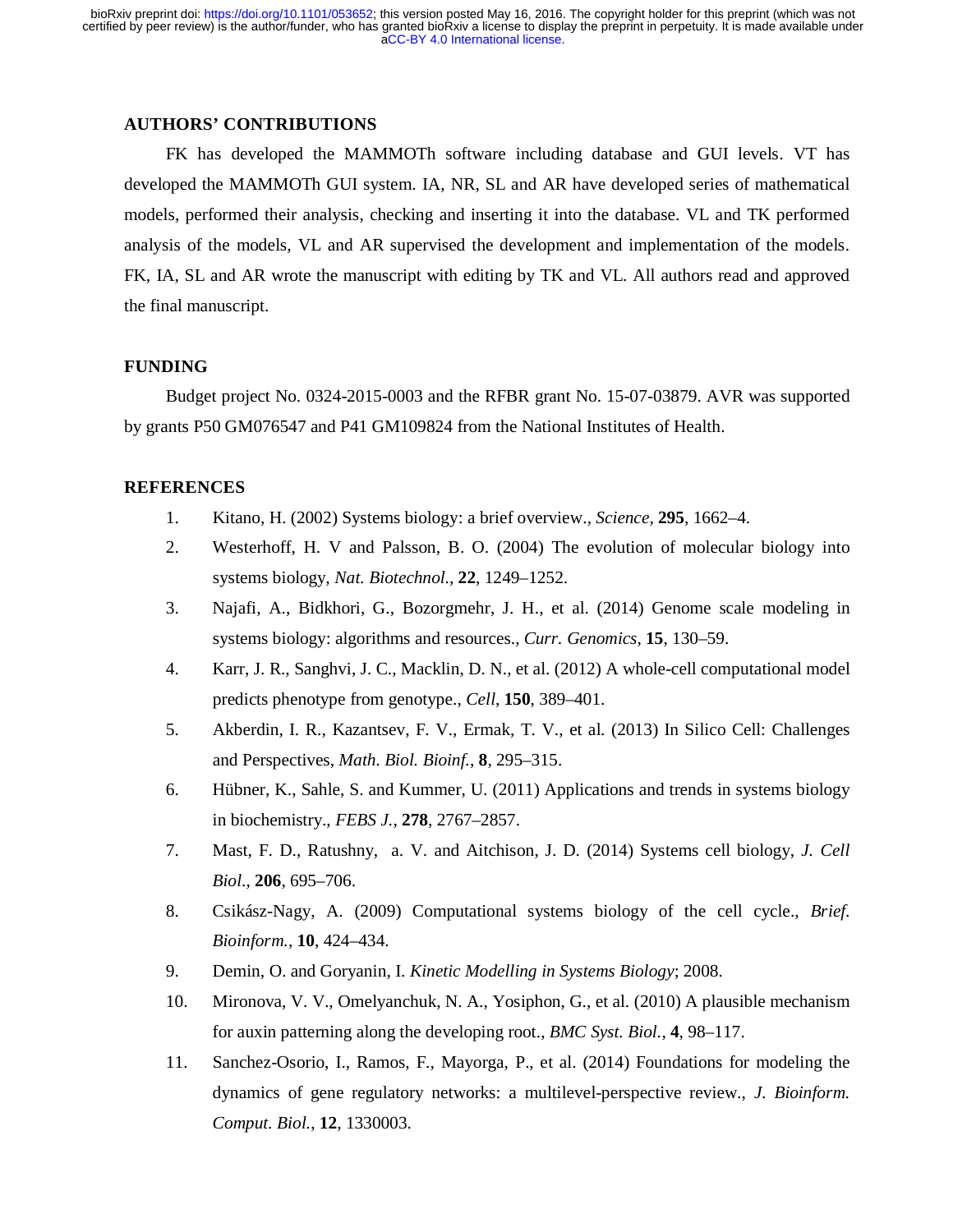- 12. Mori, H. (2004) From the Sequence to Cell Modeling: Comprehensive Functional Genomics in Escherichia coli, *J. Biochem. Mol. Biol.*, **37**, 83–92.
- 13. Demidenko, G. V. and Likhoshvai, V. A. (2005) On Differential Equations with Retarded Argument, *Sib. Math. J.*, **46**, 417–430.
- 14. Likhoshvai, V. A., Matushkin, I. G., Ratushny, A. V, et al. (2001) A generalized chemical-kinetic method for modeling gene networks, *Mol. biol.*, **35**, 1072–1079.
- 15. Danziger, S. A., Ratushny, A. V., Smith, J. J., et al. (2014) Molecular mechanisms of system responses to novel stimuli are predictable from public data., *Nucleic Acids Res.*, **42**, 1442–1460.
- 16. Feist, A. M., Henry, C. S., Reed, J. L., et al. (2007) A genome-scale metabolic reconstruction for Escherichia coli K-12 MG1655 that accounts for 1260 ORFs and thermodynamic information., *Mol. Syst. Biol.*, **3**.
- 17. Chassagnole, C., Noisommit-Rizzi, N., Schmid, J. W., et al. (2002) Dynamic modeling of the central carbon metabolism of Escherichia coli, *Biotechnol. Bioeng.*, **79**, 53–73.
- 18. Eungdamrong, N. J. and Iyengar, R. (2004) Computational approaches for modeling regulatory cellular networks., *Trends Cell Biol.*, **14**, 661–669.
- 19. Chen, W. W., Niepel, M. and Sorger, P. K. (2010) Classic and contemporary approaches to modeling biochemical reactions., *Genes Dev.*, **24**, 1861–1875.
- 20. Lashin, S. A., Suslov, V. V. and Matushkin, Y. G. (2010) Comparative modeling of coevolution in communities of unicellular organisms: adaptability and biodiversity, *J. Bioinform. Comput. Biol.*, **08**, 627–643.
- 21. Likhoshvai, V. A. and Ratushny, A. V (2007) Generalized Hill function method for modeling molecular processes, *J. Bioinform. Comput. Biol.*, **05**, 521–531.
- 22. Ocone, A., Millar, A. J. and Sanguinetti, G. (2013) Hybrid regulatory models: a statistically tractable approach to model regulatory network dynamics., *Bioinformatics*, **29**, 910–6.
- 23. Shapiro, B. E. and Mjolsness, E. (2015) Pycellerator: An arrow-based reaction-like modelling language for biological simulations, *Bioinformatics*, **9**, btv596.
- 24. Olivier, B. G. and Snoep, J. L. (2004) Web-based kinetic modelling using JWS Online., *Bioinformatics*, **20**, 2143–2144.
- 25. Funahashi, A., Matsuoka, Y., Jouraku, A., et al. (2008) CellDesigner 3.5: A versatile modeling tool for biochemical networks, *Proc. IEEE*, **96**, 1254–1265.
- 26. Lloyd, C. M., Lawson, J. R., Hunter, P. J., et al. (2008) The CellML Model Repository., *Bioinformatics*, **24**, 2122–3.
- 27. Chelliah, V., Juty, N., Ajmera, I., et al. (2014) BioModels: ten-year anniversary., *Nucleic*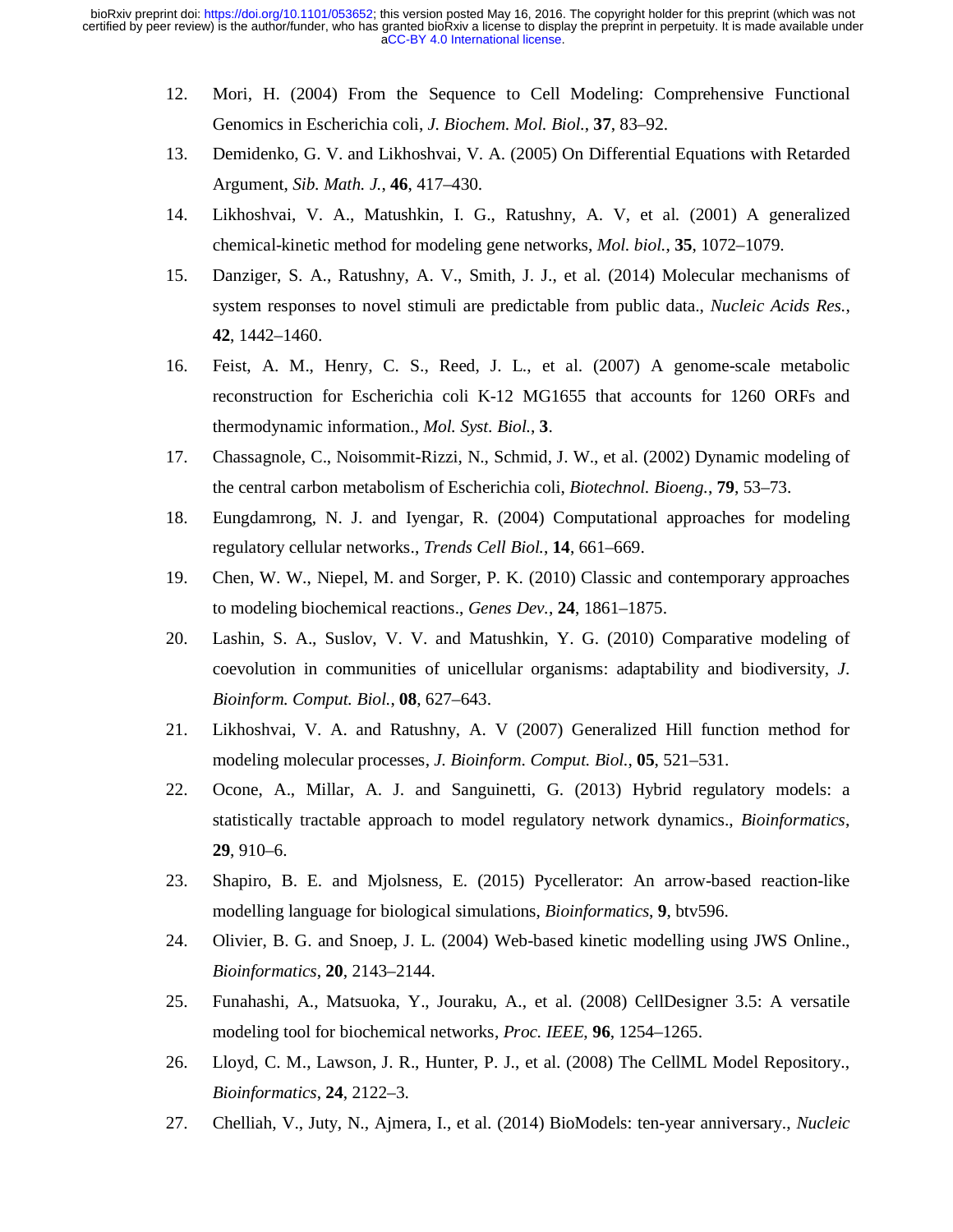*Acids Res.*, 1–7.

- 28. King, Z. A., Lu, J., Dräger, A., et al. (2015) BiGG Models: A platform for integrating, standardizing and sharing genome-scale models, *Nucleic Acids Res.*, gkv1049.
- 29. Stanford, N. J., Wolstencroft, K., Golebiewski, M., et al. (2015) The evolution of standards and data management practices in systems biology, *Mol. Syst. Biol.*, **11**, 851– 851.
- 30. Kirk, P. D. W., Babtie, A. C. and Stumpf, M. P. H. (2015) Systems biology (un)certainties, *Science (80-. ).*, **350**, 386–388.
- 31. Scharm, M., Wolkenhauer, O. and Waltemath, D. (2014) An algorithm to detect and communicate the differences in computational models describing biological systems.
- 32. Henkel, R., Wolkenhauer, O. and Waltemath, D. (2015) Combining computational models, semantic annotations and simulation experiments in a graph database, *Database*, **2015**, bau130.
- 33. Palsson, B. (2000) The challenges of in silico biology Moving from a reductionist paradigm to one that views cells as systems will necessitate, **18**, 1147–1150.
- 34. Guido, N. J., Wang, X., Adalsteinsson, D., et al. (2006) A bottom-up approach to gene regulation., *Nature*, **439**, 856–60.
- 35. Bruggeman, F. J. and Westerhoff, H. V (2007) The nature of systems biology., *Trends Microbiol.*, **15**, 45–50.
- 36. Lopez, C. F., Muhlich, J. L., Bachman, J. A., et al. (2014) Programming biological models in Python using PySB, *Mol. Syst. Biol.*, **9**, 646–646.
- 37. Kurata, H., Maeda, K., Onaka, T., et al. (2014) BioFNet: biological functional network database for analysis and synthesis of biological systems., *Brief. Bioinform.*, **15**, 699–709.
- 38. Wittig, U., Golebiewski, M., Kania, R., et al. (2006) SABIO-RK $\Box$ : Integration and Curation of Reaction Kinetics Data, 94–103.
- 39. Le Novère, N., Bornstein, B., Broicher, A., et al. (2006) BioModels Database: a free, centralized database of curated, published, quantitative kinetic models of biochemical and cellular systems., *Nucleic Acids Res.*, **34**, D689–D691.
- 40. Bennett, B., Kimball, E. and Gao, M. (2009) Absolute metabolite concentrations and implied enzyme active site occupancy in Escherichia coli, *Nat. Chem Biol*, **5**, 593–599.
- 41. Kotte, O., Zaugg, J. B. and Heinemann, M. (2010) Bacterial adaptation through distributed sensing of metabolic fluxes., *Mol. Syst. Biol.*, **6**, 355.
- 42. Notley-mcrobb, L., Death, A. and Ferenci, T. (1997) The relationship between external glucose concentration and cAMP levels inside, *Microbiology*, **143**, 1909–1918.
- 43. Albe, K. R., Butler, M. H. and Wright, B. E. (1990) Cellular concentrations of enzymes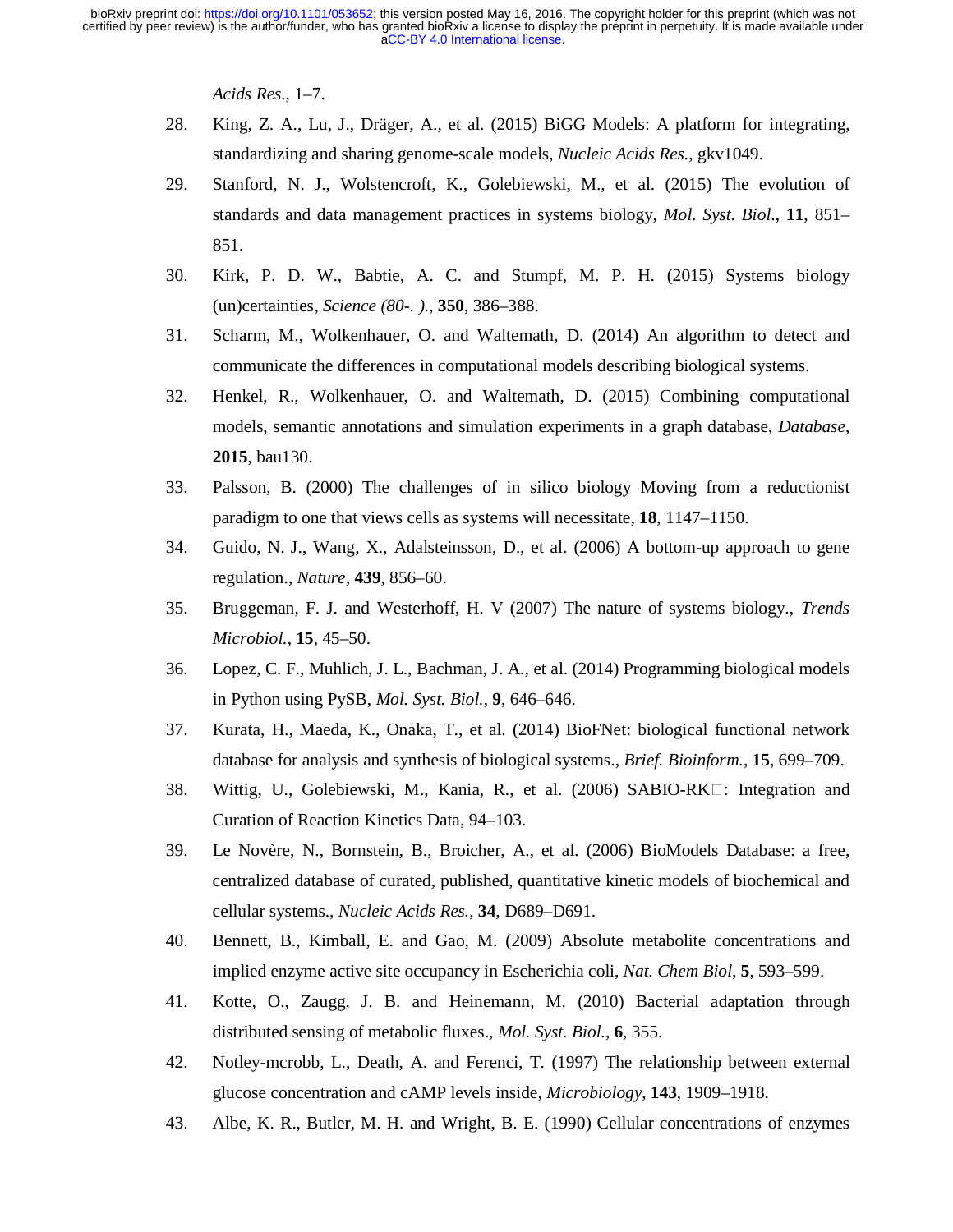and their substrates., *J. Theor. Biol.*, **143**, 163–195.

- 44. Westermark, P. O. and Lansner, A. (2003) A model of phosphofructokinase and glycolytic oscillations in the pancreatic beta-cell., *Biophys. J.*, **85**, 126–139.
- 45. Curto, R., Voit, E. O., Sorribas, a, et al. (1998) Mathematical models of purine metabolism in man., *Math. Biosci.*, **151**, 1–49.
- 46. Jiang, N., Cox, R. D. and Hancock, J. M. (2007) A kinetic core model of the glucosestimulated insulin secretion network of pancreatic beta-cells, *Mamm. Genome*, **18**, 508– 520.
- 47. Smallbone, K. and Mendes, P. (2013) Large-Scale Metabolic Models: From Reconstruction to Differential Equations, *Ind. Biotechnol.*, **9**, 179–184.
- 48. de Nooy, W., Mrvar, A. and Batagelj, V. *Exploratory Social Network Analysis with Pajek*; 2nd Editio.; Cambridge University Press: New York, USA, 2012.
- 49. Likhoshvai, V. A., Kogai, V. V. and Fadeev, S. I. In *BGRS2006 proceedings*; 2006; pp. 391–404.
- 50. Alon, U. (2003) Biological networks: the tinkerer as an engineer., *Science*, **301**, 1866– 1867.
- 51. Milo, R., Shen-Orr, S., Itzkovitz, S., et al. (2002) Network motifs: simple building blocks of complex networks., *Science*, **298**, 824–827.
- 52. Danino, T., Mondragón-Palomino, O., Tsimring, L., et al. (2010) A synchronized quorum of genetic clocks., *Nature*, **463**, 326–330.
- 53. Ratushny, A. V, Ramsey, S. A. and Aitchison, J. D. In *Methods in Molecular Biology*; 2011; Vol. 781, pp. 415–433.
- 54. Palsson, B. *Systems Biology*; Cambridge University Press, 2015.
- 55. Lim, W. A., Lee, C. M. and Tang, C. (2013) Design principles of regulatory networks: searching for the molecular algorithms of the cell., *Mol. Cell*, **49**, 202–212.
- 56. Chelliah, V., Juty, N., Ajmera, I., et al. (2014) BioModels: ten-year anniversary., *Nucleic Acids Res.*, **43**, 542–548.
- 57. Büchel, F., Rodriguez, N., Swainston, N., et al. (2013) Path2Models: large-scale generation of computational models from biochemical pathway maps., *BMC Syst. Biol.*, **7**, 116.
- 58. Kanehisa, M. (2000) KEGG: Kyoto Encyclopedia of Genes and Genomes, *Nucleic Acids Res.*, **28**, 27–30.
- 59. Pieper, U., Eswar, N., Davis, F. P., et al. (2006) MODBASE: a database of annotated comparative protein structure models and associated resources., *Nucleic Acids Res.*, **34**, D291–D295.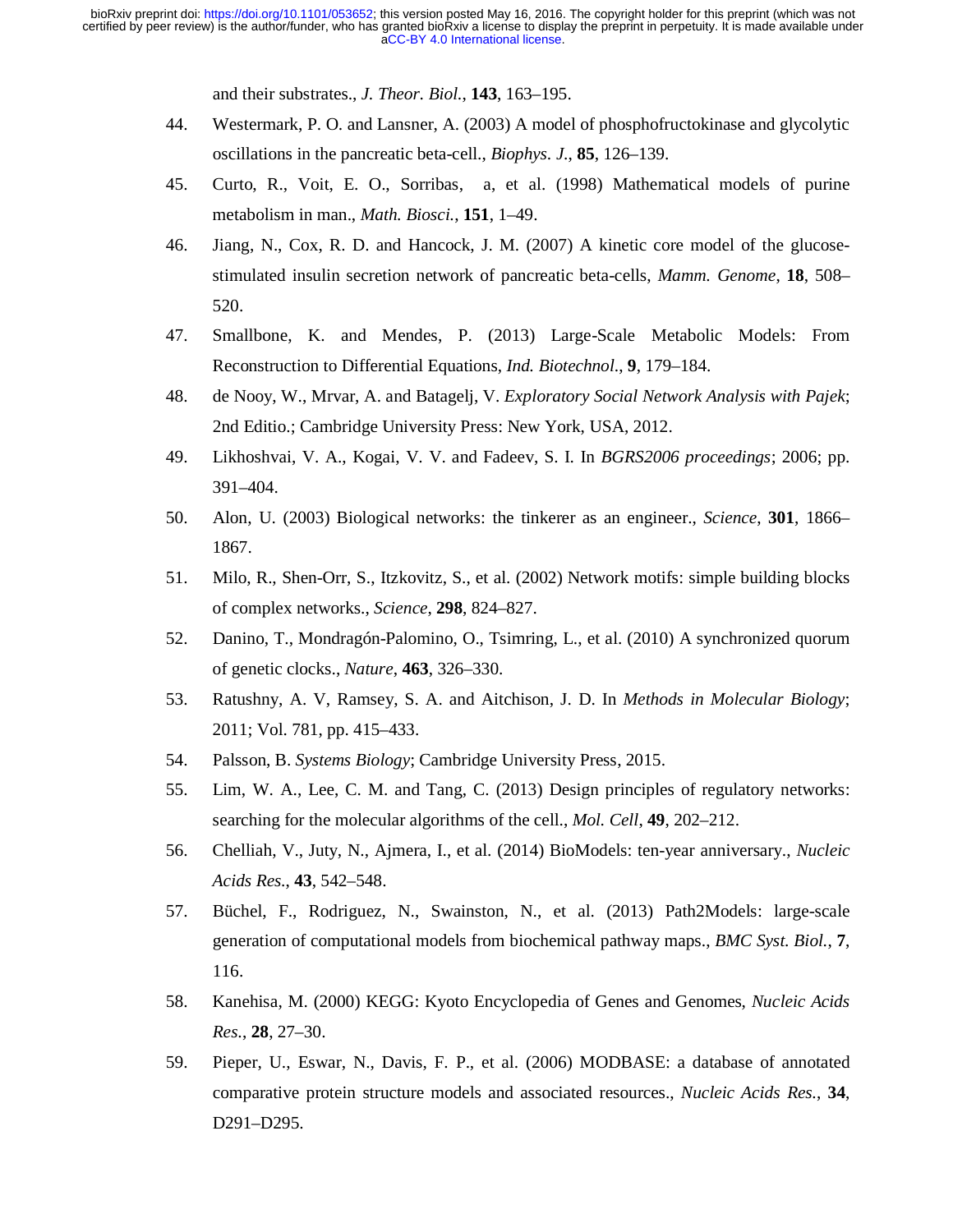- 60. Shen-Orr, S. S., Milo, R., Mangan, S., et al. (2002) Network motifs in the transcriptional regulation network of Escherichia coli., *Nat. Genet.*, **31**, 64–68.
- 61. Fraser, J. S., Gross, J. D. and Krogan, N. J. (2013) From systems to structure: bridging networks and mechanism., *Mol. Cell*, **49**, 222–31.
- 62. Likhoshvai, V. A., Khlebodarova, T. M., Ree, M. T., et al. (2010) Metabolic engineering in silico, *Appl. Biochem. Microbiol.*, **46**, 671–687.
- 63. Oshchepkova-Nedosekina, E. A. and Likhoshvai, V. A. (2007) A mathematical model for the adenylosuccinate synthetase reaction involved in purine biosynthesis., *Theor. Biol. Med. Model.*, **4**, 11.
- 64. Nedosekina, E. A. and Ratushny, A. V. (2006) Regulation of pyrimidine biosynthesis in escherichia coli: gene network reconstruction and mathematical modeling, *Proc. fifth Int. Conf. Bioinforma. genome Regul. Struct.*, **2**, 35–39.
- 65. Nedosekina, E. A. (2006) Mathematical modeling of regulation of escherichia coli purine biosynthesis pathway enzymatic reactions, *Proc. fifth Int. Conf. Bioinforma. genome Regul. Struct.*, **2**, 60–67.
- 66. Khlebodarova, T. M., Lashin, S. A. and Apasieva, N. V. (2006) Gene network reconstruction and mathematical modeling of e. coli respiration: regulation of f0f1-atp synthase by metal ions, *Proc. fifth Int. Conf. Bioinforma. genome Regul. Struct.*, **2**, 55–59.
- 67. Smirnova, O. G. and Ratushny, A. V. (2006) Gene network reconstruction and mathematical modeling of salvage pathways: regulation of adenine phosphoribosyltransferase activity by structurally similar substrates, *Proc. fifth Int. Conf. Bioinforma. genome Regul. Struct.*, **2**, 73–77.
- 68. Khlebodarova, T. M., Ree, N. A. and Likhoshvai, V. A. (2016) On the control mechanisms of the nitrite level in Escherichia coli cells: the mathematical model, *BMC Microbiol.*, **16**, 15–30.
- 69. König, M., Dräger, A. and Holzhütter, H.-G. (2012) CySBML: a Cytoscape plugin for SBML., *Bioinformatics*, **28**, 2402–3.
- 70. Dräger, A., Hassis, N., Supper, J., et al. (2008) SBMLsqueezer: a CellDesigner plug-in to generate kinetic rate equations for biochemical networks., *BMC Syst. Biol.*, **2**, 39.
- 71. Dräger, A., Zielinski, D. C., Keller, R., et al. (2015) SBMLsqueezer 2: context-sensitive creation of kinetic equations in biochemical networks, *BMC Syst. Biol.*, **9**, 68.
- 72. Hu, B., Matthew Fricke, G., Faeder, J. R., et al. (2009) GetBonNie for building, analyzing and sharing rule-based models., *Bioinformatics*, **25**, 1457–1460.
- 73. Faeder, J. R., Blinov, M. L. and Hlavacek, W. S. (2009) Rule-based modeling of biochemical systems with BioNetGen., *Methods Mol. Biol.*, **500**, 113–167.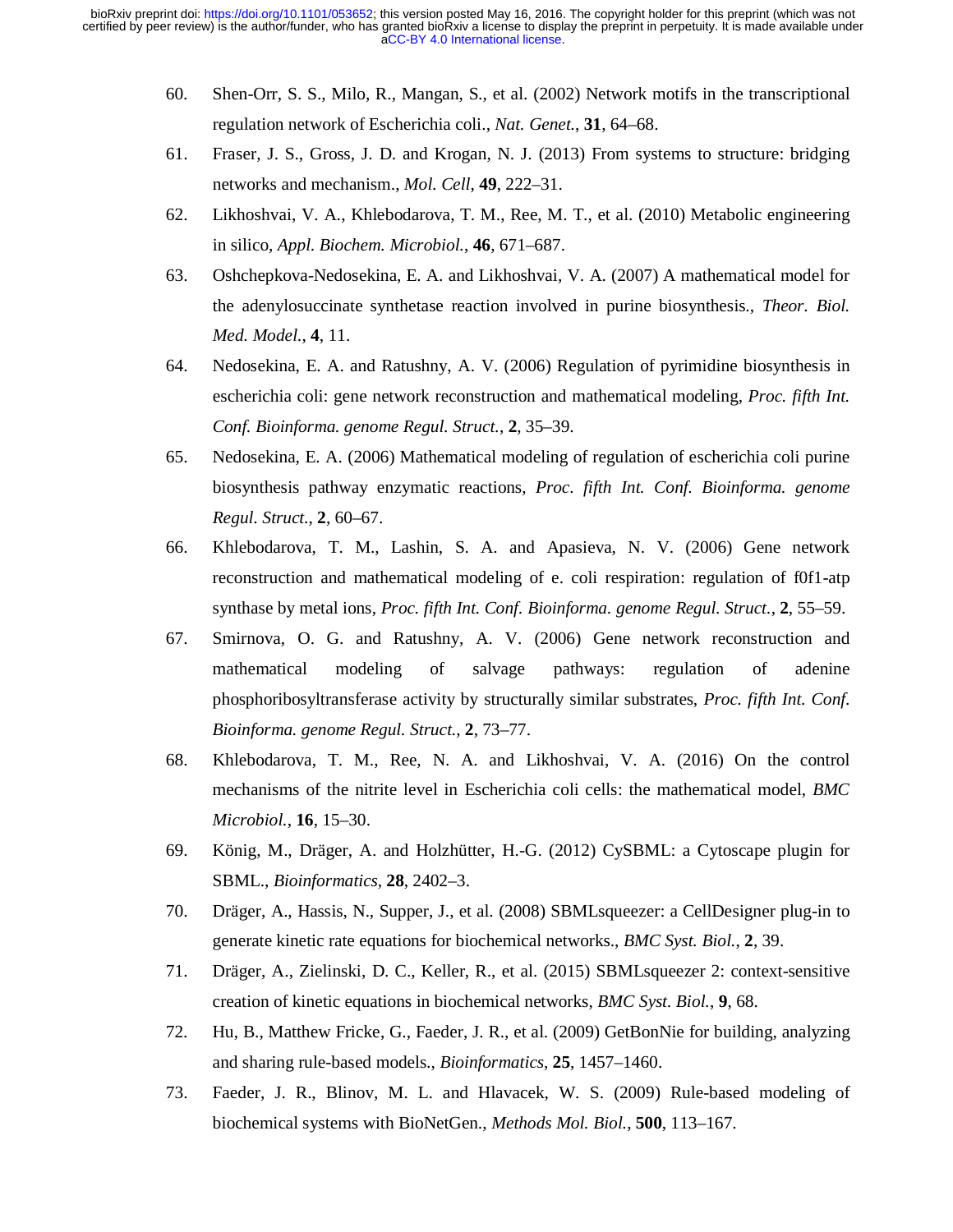74. Rodriguez, N., Pettit, J.-B., Dalle Pezze, P., et al. (2016) The systems biology format converter, *BMC Bioinformatics*, **17**, 154–161.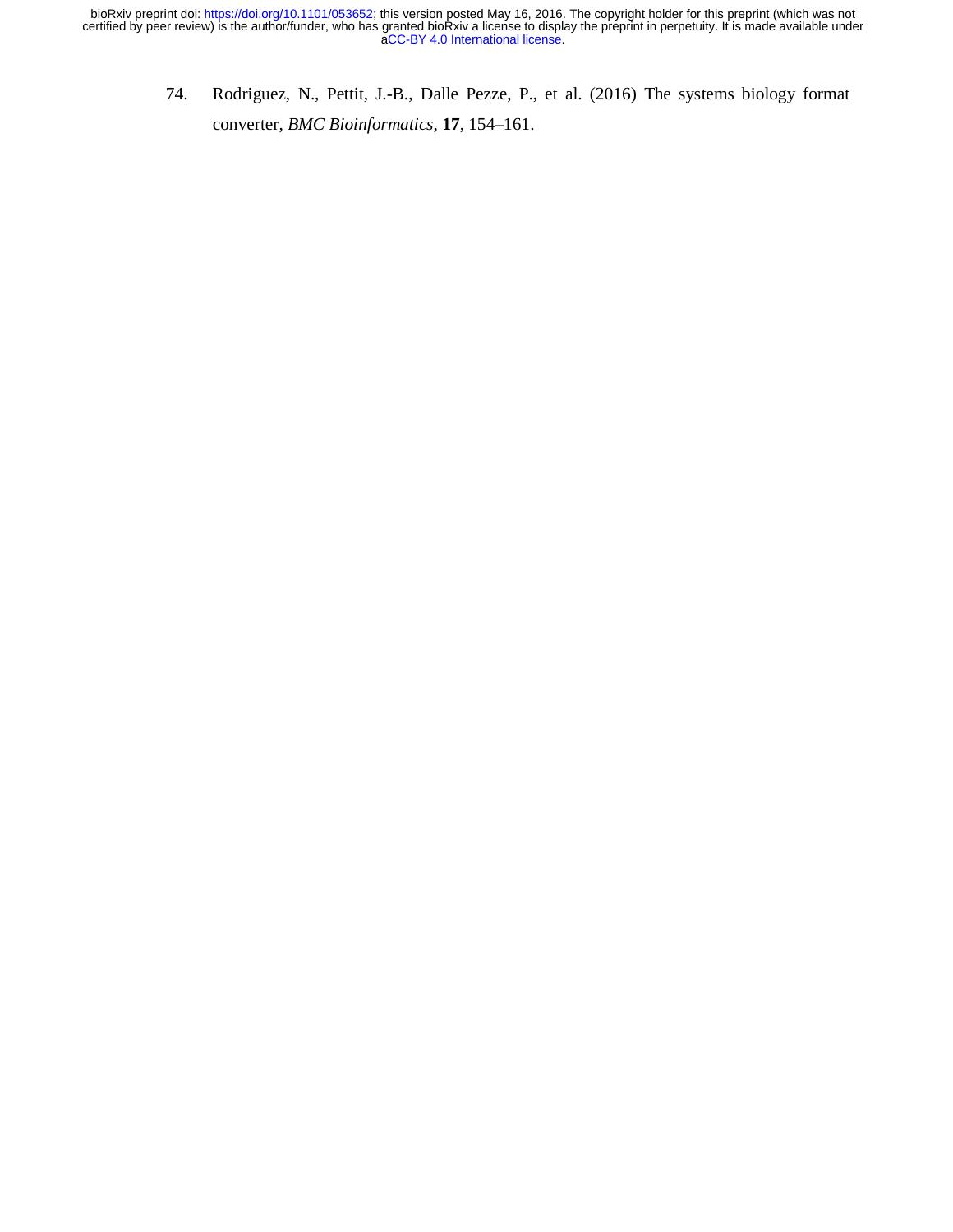[aCC-BY 4.0 International license.](http://creativecommons.org/licenses/by/4.0/) certified by peer review) is the author/funder, who has granted bioRxiv a license to display the preprint in perpetuity. It is made available under bioRxiv preprint doi: [https://doi.org/10.1101/053652;](https://doi.org/10.1101/053652) this version posted May 16, 2016. The copyright holder for this preprint (which was not

## Figures

Figure 1. The MAMMOTh interface. (а) The query box. (b) The biochemical preview of the BMS elementary subsystem with the information about participants and model itself. (c) The mathematical model description of the selected subsystem. There are mathematical equation that you can download in different standards, model parameters and their values. (d) The area of available parameters value sets. The «select model» button is for moving of the selected model with certain parameters values into the «selected models» list. Each part has the «information» tab that contains additional information for selected entity as well as links to external sources.

Figure 2. The quantity of mathematical models that are in open access and validated by experts.

Figure 3. The MAMMOTh database scheme.

Figure 4. The interface for selected models. The "Generate" button activates the export of the complex model into the selected standard: SBML, Mathematica or Pajek.

Figure 5. The scheme of model reconstruction process in terms of "building blocks".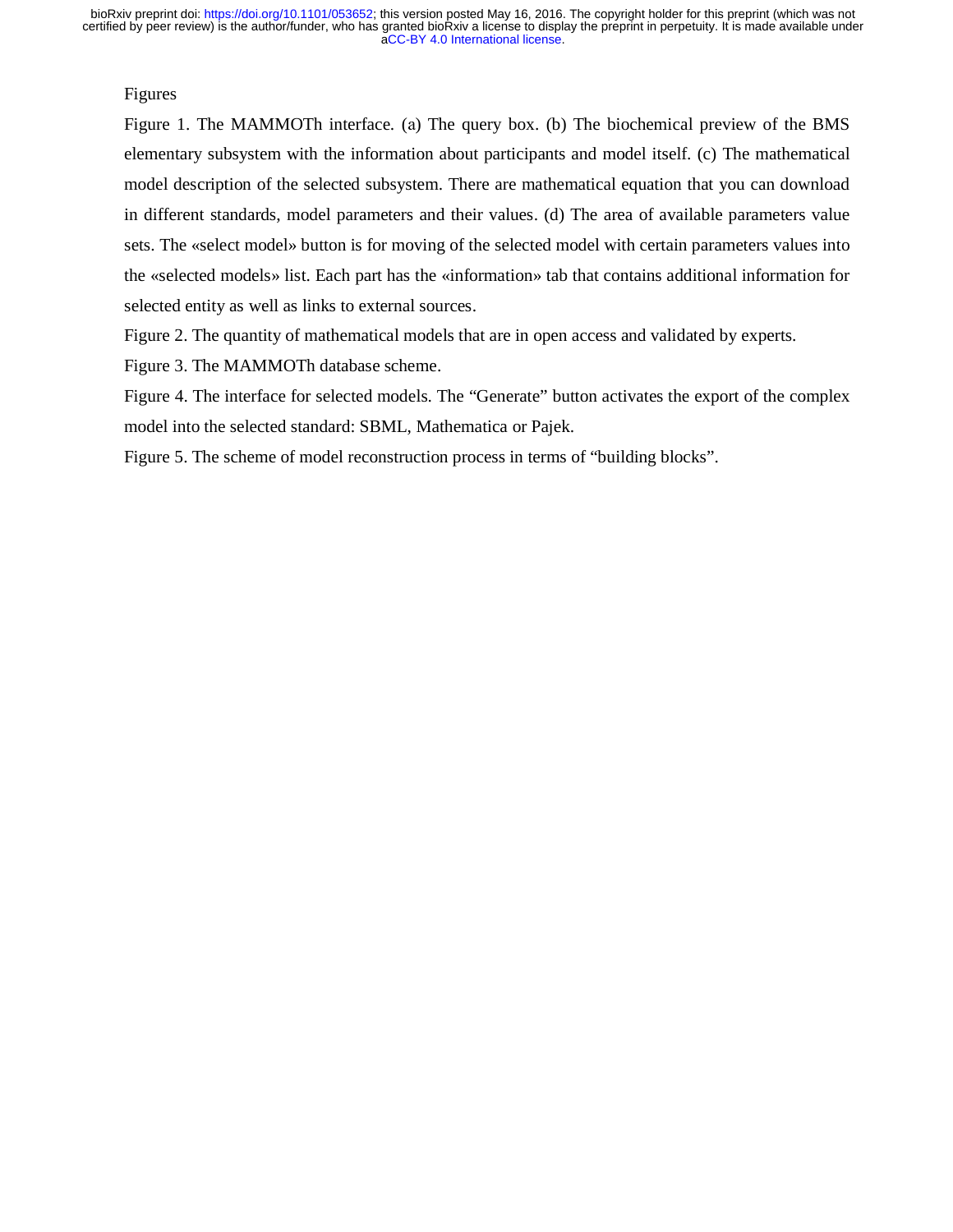| Stratturel models search                                                    |                                                 |              | A                    |                    | Structurel model description: (CRODOE184)                                    |                |              | R      |
|-----------------------------------------------------------------------------|-------------------------------------------------|--------------|----------------------|--------------------|------------------------------------------------------------------------------|----------------|--------------|--------|
| Name to search                                                              |                                                 |              |                      |                    | © саар - н- <m- +="" dorpa="" h2o<="" td=""><td></td><td></td><td></td></m-> |                |              |        |
| All objects                                                                 |                                                 | ×            | Search               | Model consists of: |                                                                              |                |              |        |
|                                                                             |                                                 |              |                      | Alian              | <b>Continent</b>                                                             | Rindlen        | 50           |        |
| scheme name                                                                 |                                                 |              | ä.                   | t1                 | casso                                                                        | substrate      | connocan     |        |
|                                                                             | CTP + a reduced flavodoxin <= > CCTP + an oxide |              |                      | $\overline{a}$     | p.                                                                           | substrate      | \$50000067   |        |
|                                                                             | $dCP + bCD \Rightarrow bHZ + dJTP$              |              |                      | D1                 | doroa                                                                        | product.       | \$5000031    |        |
| $+1888$                                                                     |                                                 |              |                      | p7                 | KOD.                                                                         | product.       | 530000002    |        |
|                                                                             | UTP + a reduced flavodoxin <w> dUTP + H2O</w>   |              |                      |                    |                                                                              |                |              |        |
| ×<br>Mathematical models<br>MAX200193<br>@ E 2 <sup>no</sup> x H<br>$(1)^2$ | CISH - EDISO CTS HAM CEED                       |              |                      | $\mathbf{r}$       | PVID<br>Idnesse of saves economichi                                          | activonar      | 550003966    |        |
| (Solivecy-og-kcat-el)<br>$(K$ recassp $+$ sl]                               |                                                 |              |                      |                    |                                                                              |                |              |        |
| Data:                                                                       |                                                 |              |                      |                    |                                                                              |                | Select model |        |
|                                                                             | Velon                                           | <b>Units</b> | Description          |                    |                                                                              | Parameters set |              |        |
|                                                                             | 0.001                                           | eist         | Distriction constant |                    |                                                                              | PS2000187      |              | Ċ<br>п |
| Aluma<br><b>Sylv</b><br><b>kcid</b>                                         | 289                                             | 1 core       | Catalutic commant    |                    |                                                                              |                |              |        |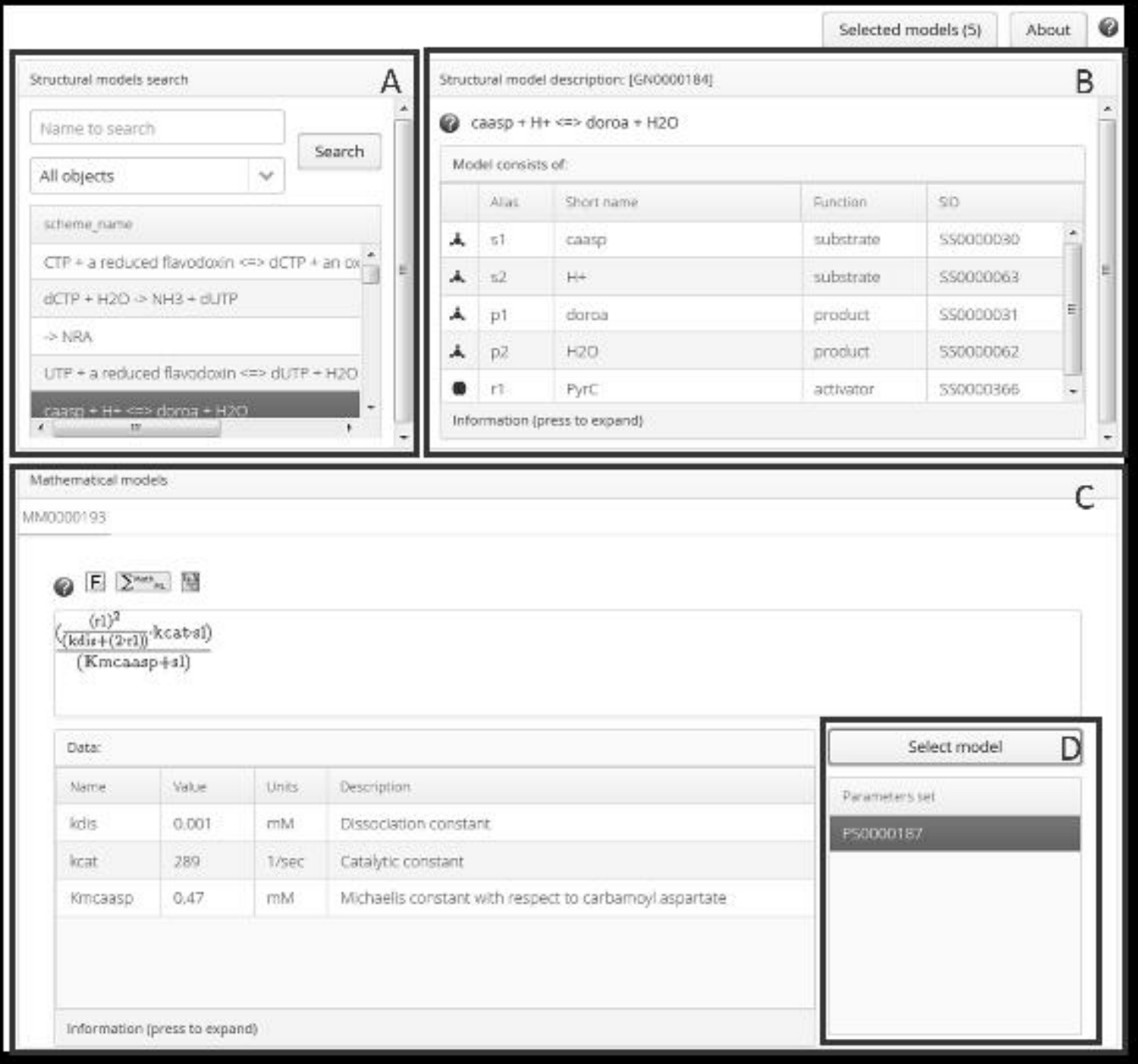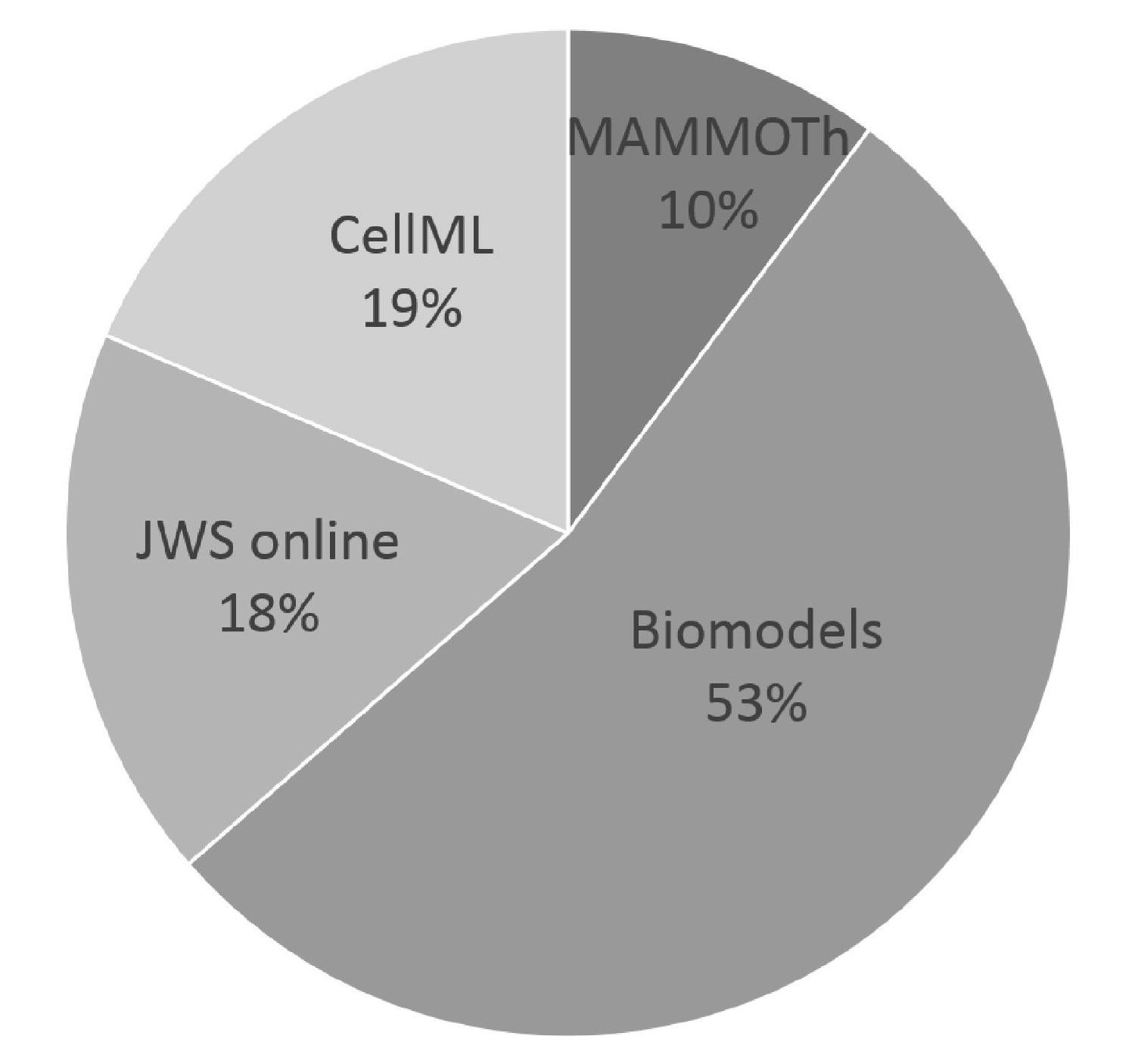

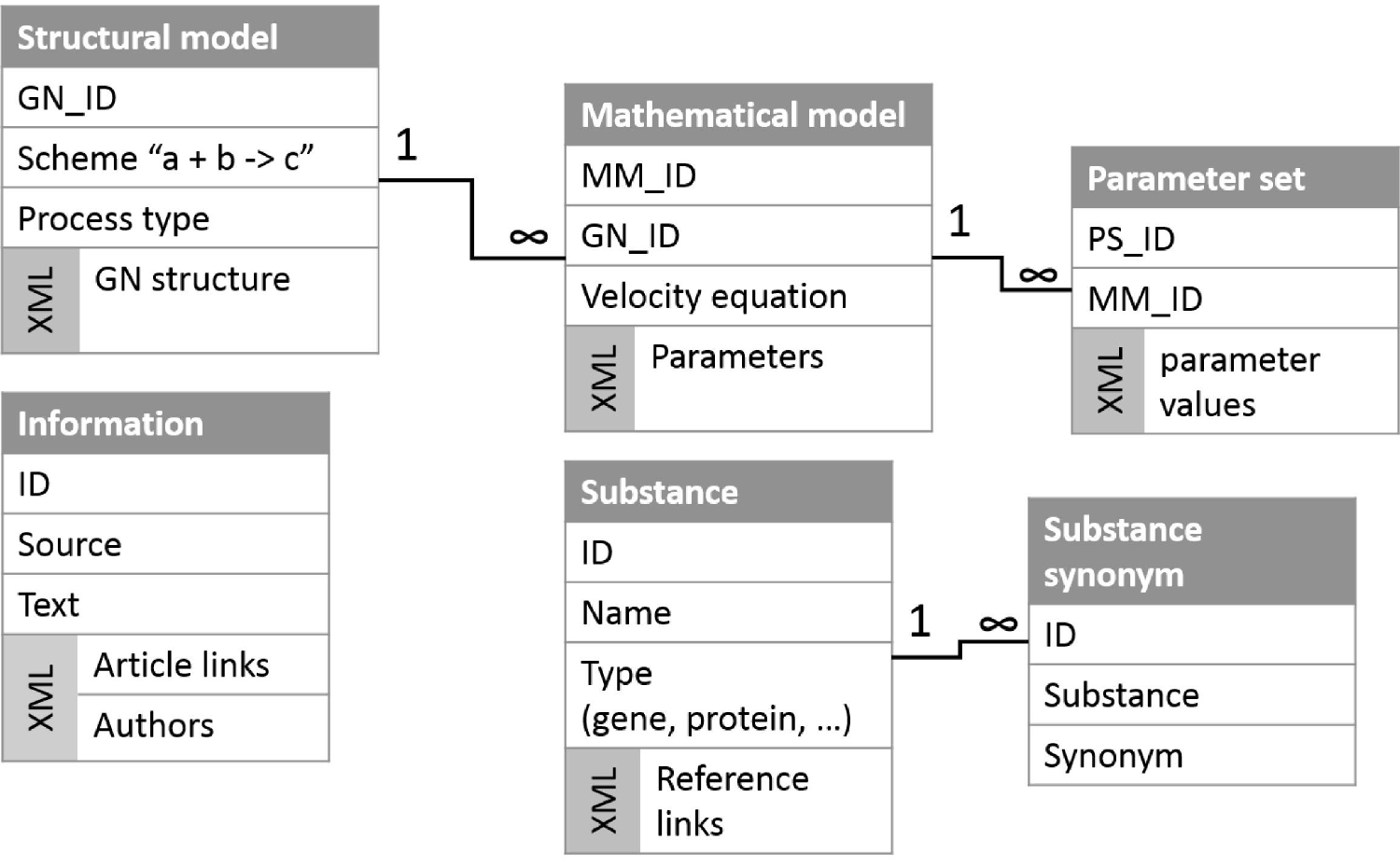Selected models page



| Elementary subsystem                                             | $\mathbb{R}$               | Action |
|------------------------------------------------------------------|----------------------------|--------|
| UTP + a redured flavoroush <e> dLITP + H2Q + an oxidized fla</e> | GN0000030 MM0000114 PS0000 | remove |
| $UMP + ATP < \leftrightarrow UDP + ADP + H+$                     | GN0000064 MM0000125 PS0000 | remove |
| $d  f P + d  P  \geq d  f  P + d  P + H +$                       | GN0000067 MM0000130 PS0000 | remove |
| CTP + a reduced flavoriosin <<> dCTP + an oxidized flavoriosi    | GN0000068 MM0000113 PS0000 | remove |
| $LDP + ATP \Rightarrow LTP + ADP + H+$                           | GN0000078 MM0000126 PS0000 | remove |
| $dTDP + ATP \rightarrow TTP + APP + HF$                          | GN0000079 MM0000132 PS0000 | remove |
| UTP + ATP + gin + H2O -> CTP + ADP + PI + giu + H+               | GN0000081_MM0000170_PS0000 | remove |
| $CTP + \Delta \Omega P + H + \cos C \Omega P + \Delta T P$       | GN0000086 MM0000171 PS0000 | remove |
| $dCDP + ATP \rightarrow dCTP + ADP + H+$                         | GN0000093 MM0000129 PS0000 | remove |